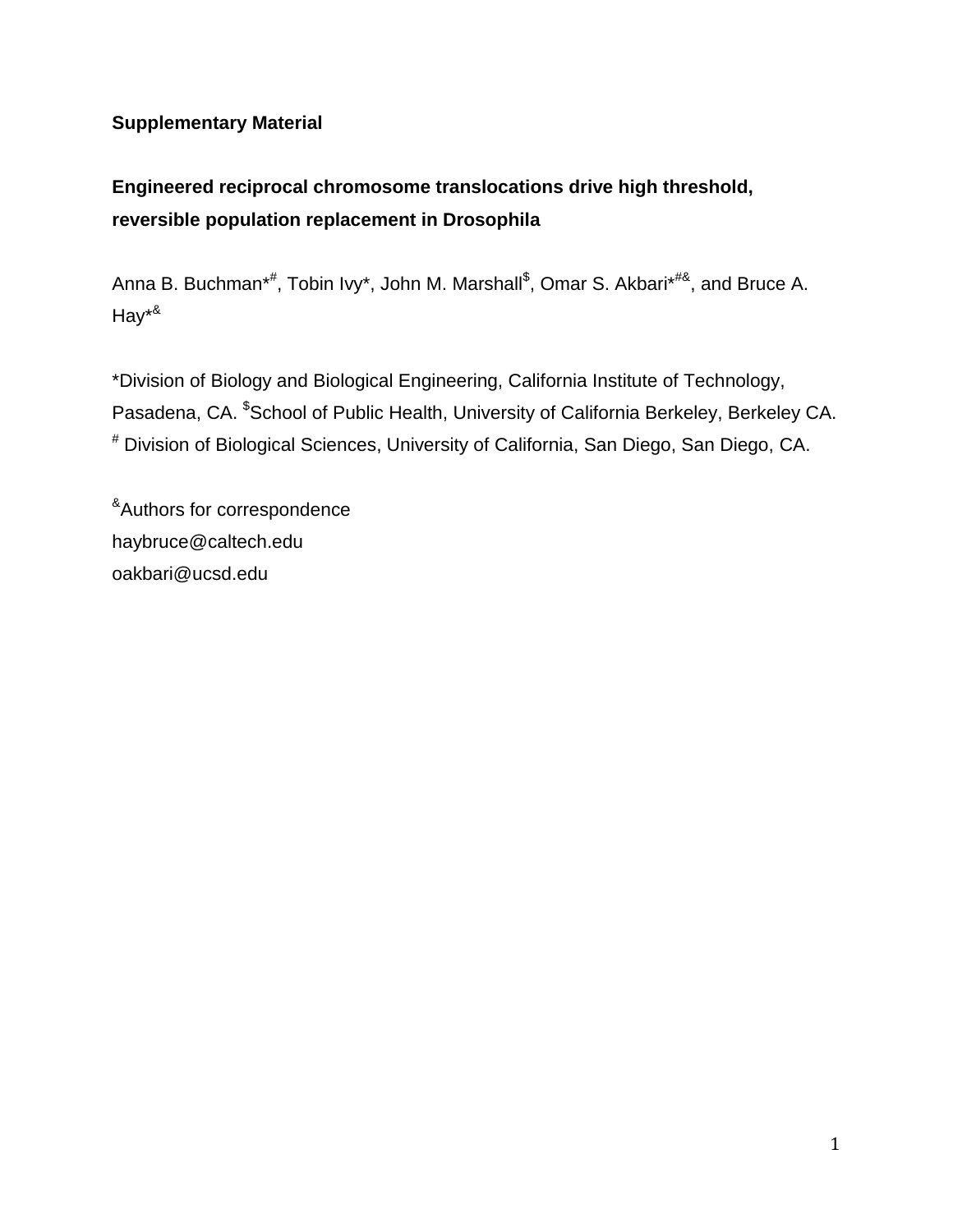### **Supplementary Text S1:**

#### **Theoretical framework:**

As described in the Materials & Methods, we apply a modified version of the model of Curtis and Robinson<sup>[1](https://paperpile.com/c/eV05ux/iU5u)</sup> to describe the spread of reciprocal translocations through a population. We denote the first chromosome with a translocated segment by "*T*" and the wild-type version of this chromosome by "*t*." Similarly, we denote the second chromosome with a translocated segment by "*R*" and the wild-type version of this chromosome by "*r*." As a two-locus system, there are nine possible genotypes; however, only individuals carrying the full chromosome complement are viable, which corresponds to the genotypes *TTRR*, *TtRr* and *ttrr*, the proportion of the *k*th generation of which are denoted by  $P_k^{TIRR}$ ,  $P_k^{TIRR}$  and  $P_k^{ttr}$ . The four haplotypes that determine the genotype frequencies in the next generation – *TR*, *tR*, *Tr* and *tr* – are described by the following frequencies:

 $f_k^{TR} = p_k^{TTRR} (1-s) + 0.25 p_k^{TIRr} (1-hs)$  $f_k^{tR} = f_k^{Tr} = 0.25 p_k^{TtRr} (1 - hs)$  $f_k^{tr} = p_k^{trr} + 0.25 p_k^{TtRr} (1 - hs)$ 

Here, *s* denotes the reduced fecundity of *TTRR* individuals and *hs* denotes the reduced fecundity of *TtRr* individuals relative to wild-type individuals, where  $h \in [0,1]$  and the maximum and minimum fitness costs are also bounded by 1 and 0. By considering all possible mating pairs, the genotype frequencies in the next generation are:

$$
p_{k+1}^{TTR} = (f_k^{TR})^2 / \sigma_k
$$
  
\n
$$
p_{k+1}^{TIR} = 2(f_k^{TR} f_k^{tr} + f_k^{tR} f_k^{Tr}) / \sigma_k
$$
  
\n
$$
p_{k+1}^{trr} = (f_k^{tr})^2 / \sigma_k
$$

where  $\sigma_k$  is a normalizing term given by,

$$
\sigma_k = (f_k^{TR})^2 + 2(f_k^{TR} f_k^{tr} + f_k^{tr} f_k^{Tr}) + (f_k^{tr})^2
$$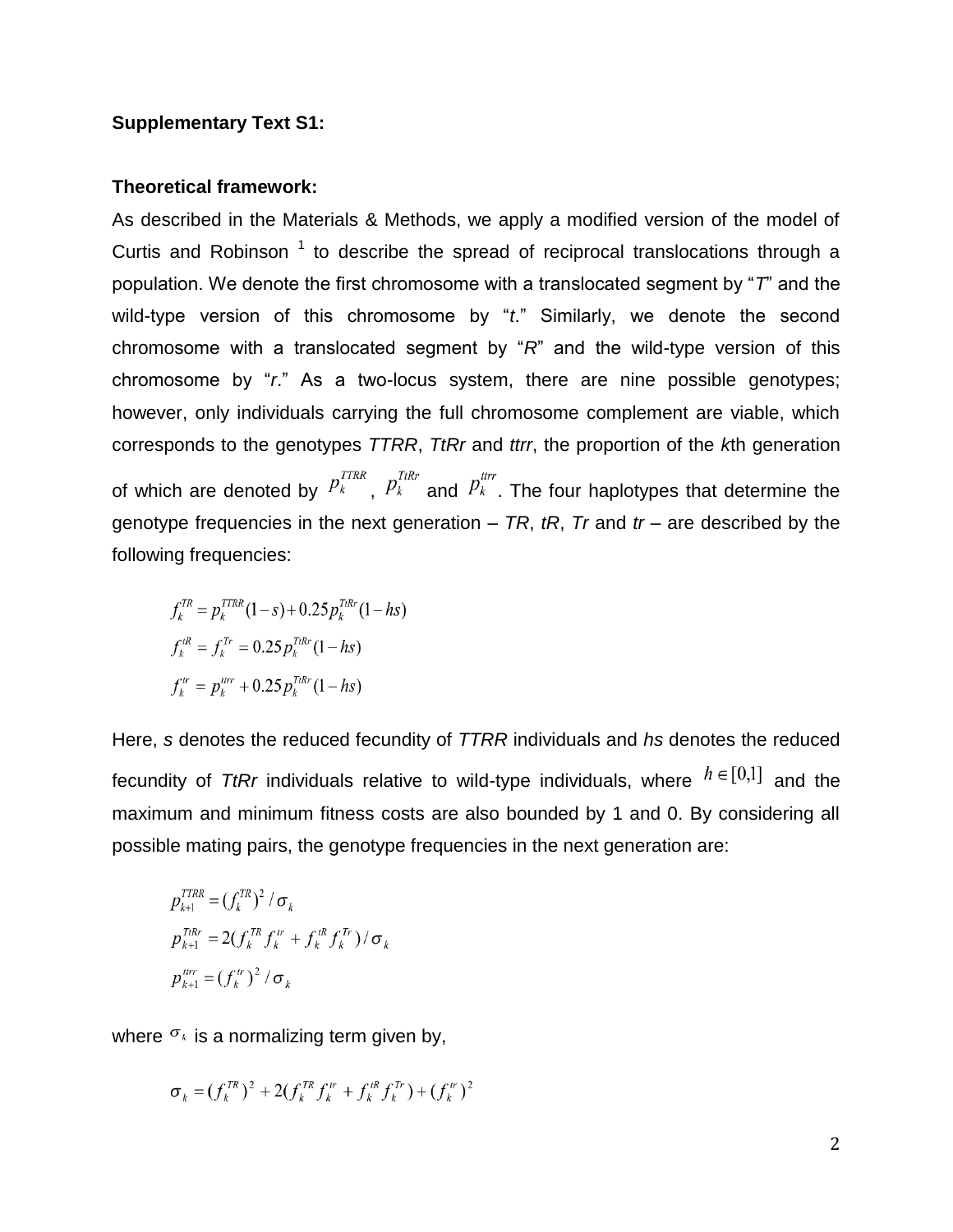#### **Fitness cost models:**

In order to compare our laboratory drive data to theoretical predictions, we investigated a number of different fitness cost models. In all cases, the parents in the first generation were not subject to a fitness cost. The simplest model is one in which the fitness of each genotype stays constant over time. Another model considers fitness costs that depend on the population frequency of the genotype. For linear frequency-dependence, this is given by,

$$
s = (s_0 - s_1) p_k^{trr} + s_1
$$

Here,  $s_0$  represents the fitness cost of a translocation homozygote in an almost fully wild-type population, and  $s_1$  represents the fitness cost in an almost fully transgenic population. An alternative model is that fitness is time-dependent, as could be explained by introgression of introduced genotypes. For linear time-dependence, this is given by,

$$
s = \left(\frac{s_1 - s_0}{t_f}\right)t + s_0
$$

Here,  $s_0$  represents the fitness cost in the second generation and  $s_1$  represents the fitness cost in the final generation, denoted by *tf*. For sigmoidal time-dependence, it is given by,

$$
s = (s_0 - s_1) \left( 1 - \frac{1}{1 + e^{-\alpha(1 - \tau)}} \right) + s_1
$$

Here,  $s_0$  and  $s_1$  are as before,  $\tau$  denotes the time of intermediate fitness cost, and  $\alpha$ denotes the speed of transition between the two fitness costs.

For exponential time-dependence, it is given by,

$$
s = a2^{-t/t_{1/2}} + (s_0 - a)
$$

Here,  $s_0$  represents the fitness cost in the second generation,  $s_1$  represents the fitness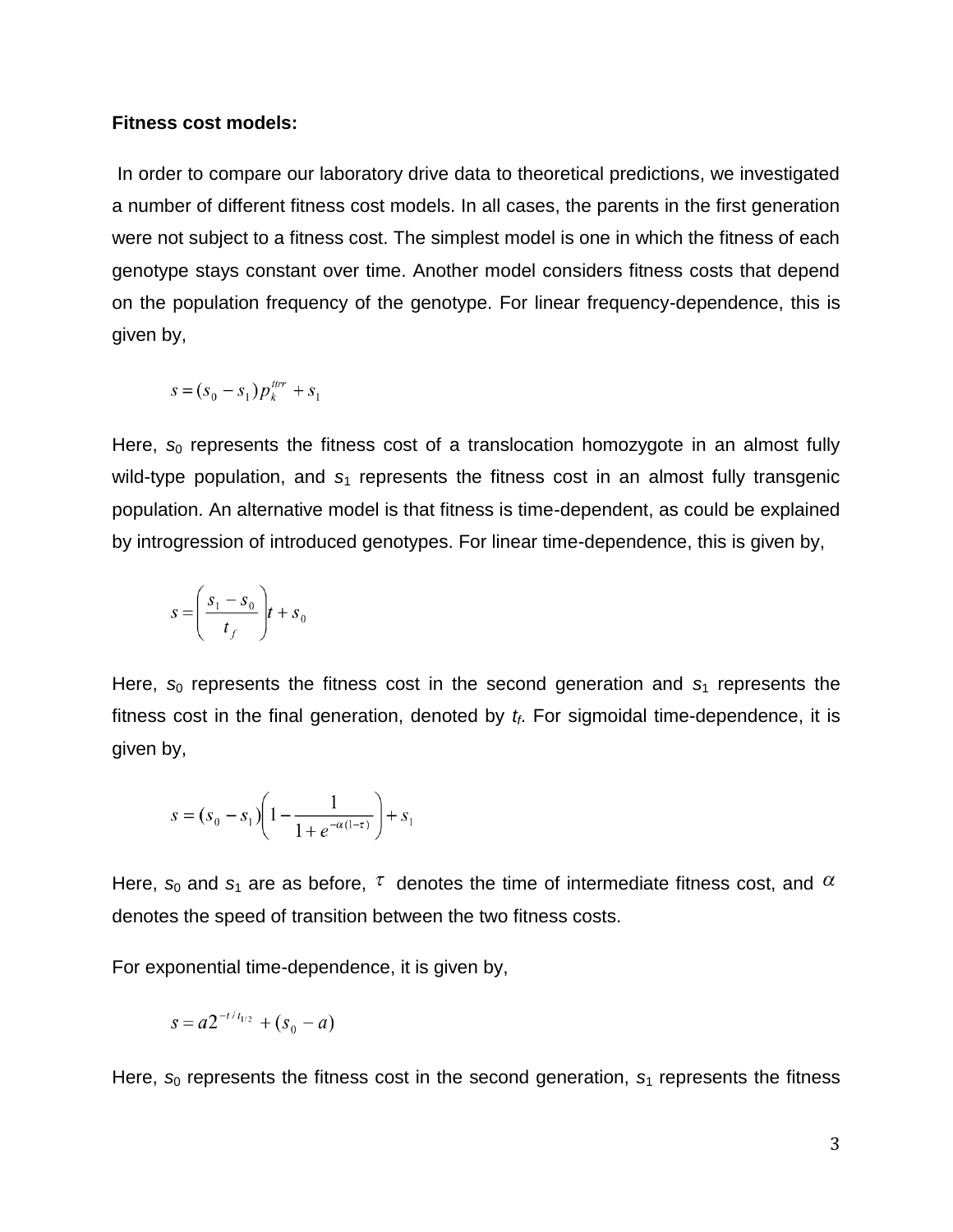cost after many generations,  $t_{1/2}$  denotes the time at which the fitness cost is halfway between the two, and *a* is given by,

$$
a = \frac{s_0 - s_1}{1 - 2^{-t_f / t_{1/2}}}
$$

Finally, we considered a model in which lab-reared individuals homozygous for the translocation and their translocation homozygote offspring have reduced fitness if they are not the result of outbreeding with wild-type individuals. We accordingly subdivided translocation homozygotes into those that are outbred, denoted by the genotype *TTRRo*, and those that are not, denoted by the genotype *TTRRn*. Adapting the above modeling framework, the proportions of the *k*th generation corresponding to these genotypes are denoted by  $P_k^{ITRRO}$  and  $P_k^{ITRRA}$ , and the haplotypes that determine the frequencies of outbred and non-outbred translocation homozygotes in the next generation – *TRo* and *TRn* – are described by the frequencies:

$$
f_k^{TRo} = p_k^{TTRRo} (1 - s_o) + 0.25 p_k^{TIRr} (1 - hs_o)
$$
  

$$
f_k^{TRn} = p_k^{TTRRn} (1 - s_n)
$$

Here, *s<sup>o</sup>* denotes the reduced fecundity of outbred *TTRRo* individuals relative to wildtype individuals, and *s<sup>n</sup>* denotes the reduced fecundity of non-outbred *TTRRn*  individuals, where  $0 \le s_o \le s_n < 1$ . By considering all possible mating pairs, the genotype frequencies in the next generation are:

$$
p_{k+1}^{TTRRo} = ((f_k^{TRo})^2 + 2f_k^{TRo} f_k^{TRn}) / \sigma_k
$$
  
\n
$$
p_{k+1}^{TTRRn} = (f_k^{TRn})^2 / \sigma_k
$$
  
\n
$$
p_{k+1}^{TIRr} = 2(f_k^{TRo} f_k^{tr} + f_k^{TRn} f_k^{tr} + f_k^{tR} f_k^{Tr}) / \sigma_k
$$
  
\n
$$
p_{k+1}^{trr} = (f_k^{tr})^2 / \sigma_k
$$

where  $\sigma_k$  is a normalizing term given by,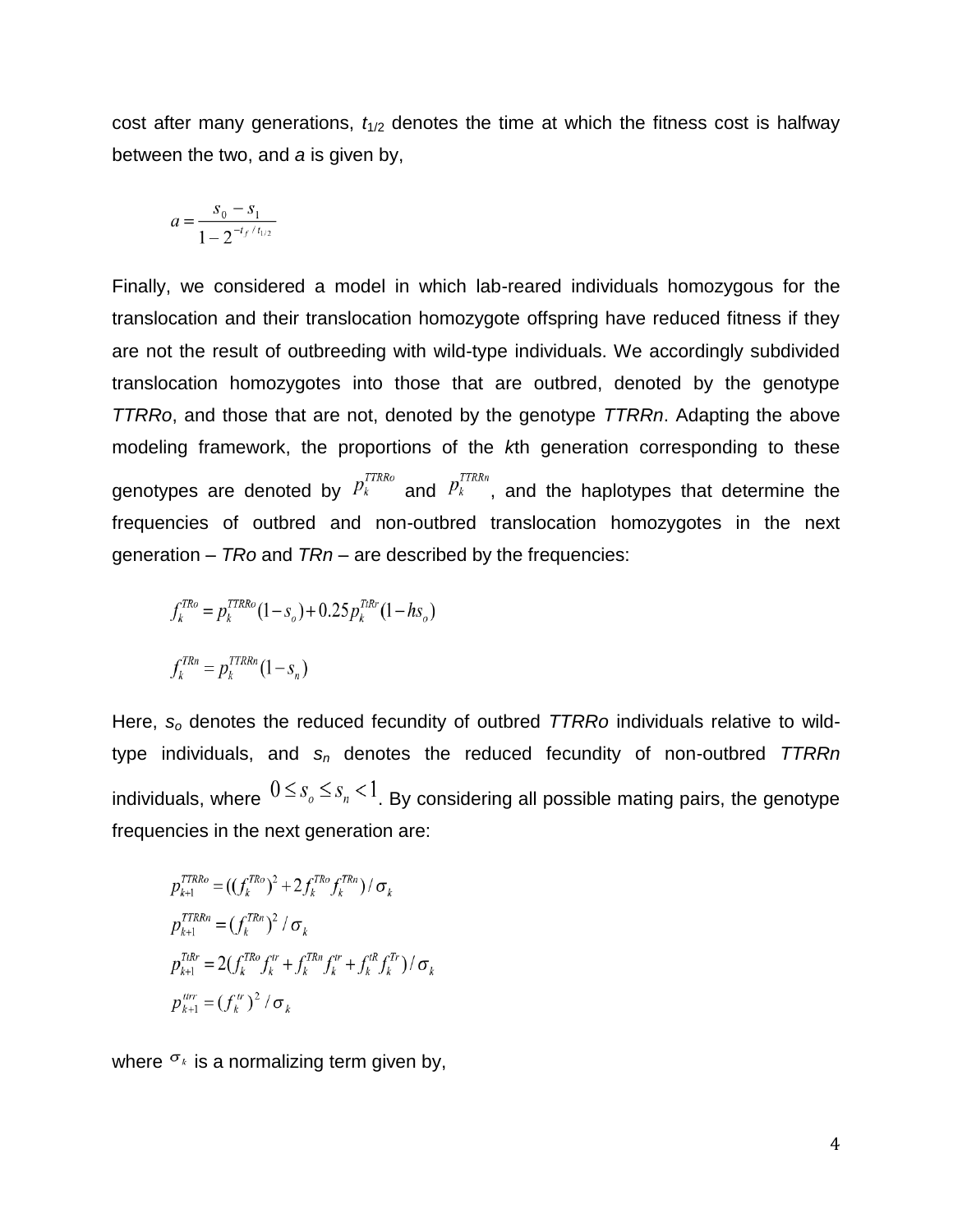$$
\sigma_k = (f_k^{TRo})^2 + (f_k^{TRn})^2 + 2(f_k^{TRo} f_k^{TRn} + f_k^{TRo} f_k^{tr} + f_k^{TRn} f_k^{tr} + f_k^{tr} f_k^{Tr}) + (f_k^{tr})^2
$$

#### **Model fitting and model comparison:**

We estimated fitness parameters for each model and compared models according to their Akaike Information Criterion (AIC) values. Model fitting was performed using population count data for the 18 drive experiments conducted for each translocation system (three for each of the 80%, 70%, 60%, 40%, 30% and 20% release frequencies). AIC was calculated as 2*k* – 2log*L*, where *k* denotes the number of model parameters, and the preferred model is the one with the smallest AIC value. The likelihood of the data was calculated, given the fitness cost parameters, assuming a binomial distribution of the two phenotypes (individuals homozygous or heterozygous for the translocation were considered as the same phenotype to match the experimental counts). Model predictions were used to generate expected genotype proportions over time for each fitness cost, and the log likelihood had the form,

$$
\log L(h, s) = \sum_{i=1}^{18} \sum_{k=1}^{14} \frac{\log \left( TTRR_{i,k} + TtRr_{i,k} + ttrr_{i,k}}{TTRR_{i,k} + TtRr_{i,k}} \right) + ttrr_{i,k} \log(p_{i,k}^{urr}(h, s)) + (TTRR_{i,k} + TtRr_{i,k}) \log(1 - p_{i,k}^{urr}(h, s))
$$

Here, *TTRRi,k*, *TtRri,k* and *ttrri,k* represent the number of *TTRR*, *TtRr* and *ttrr* individuals at generation *k* in experiment *i*, and the corresponding expected genotype frequencies are fitness cost-dependent. In the case of the introgression model, the log likelihood had the form,

$$
\log L(s_n, s_o, h) = \sum_{i=1}^{18} \sum_{k=1}^{14} \frac{\log \left( TTRRn_{i,k} + TTRRo_{i,k} + TIRr_{i,k} + ttr_{i,k} \right)}{TTRRn_{i,k} + TTRRo_{i,k} + TIRr_{i,k}} + ttr_{i,k} \log (p_{i,k}^{urr}(s_n, s_o, h)) + ttr_{i,k} \log (p_{i,k}^{urr}(s_n, s_o, h))
$$

Here, *TTRRni,k* and *TTRRoi,k* represent the number of *TTRRn* and *TTRRo* individuals at generation *k* in experiment *i*. The best estimate of the fitness cost is that having the highest log-likelihood. A 95% credible interval was estimated using a Markov Chain Monte Carlo sampling procedure. Matlab and R code implementing these equations is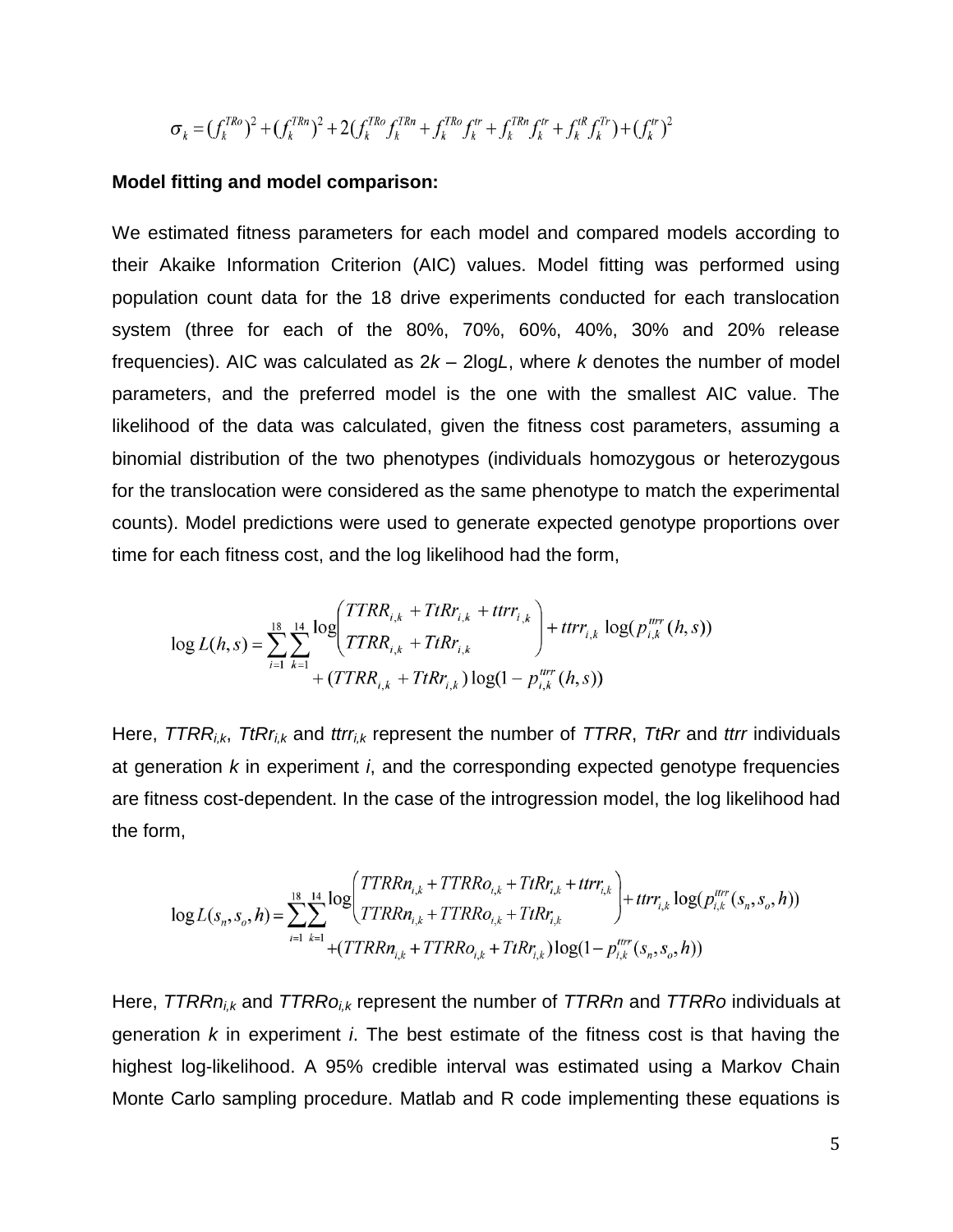available upon request.

## **Results:**

The AIC values for each of the fitness cost models are shown in the table below:

| Fitness cost model:                              | <b>AIC</b><br>(Translocation | <b>AIC</b><br>(Translocation |
|--------------------------------------------------|------------------------------|------------------------------|
|                                                  | system 1):                   | system 2):                   |
| <b>Constant fitness costs</b>                    | 6800.6                       | 7781.9                       |
| Linear,<br>frequency-<br>dependent fitness costs | 6094.8                       | 6955.6                       |
| Linear,<br>time-dependent<br>fitness costs       | 6412.6                       | 7267.2                       |
| Sigmoidal,<br>time-<br>dependent fitness costs   | 5748.5                       | 6814.6                       |
| Exponential,<br>time-<br>dependent fitness costs | 6059.3                       | 6490.4                       |
| Introgression model                              | 5271.5                       | 5883.3                       |

In summary, the best fitting model for the observed population dynamics is one in which non-outbred individuals homozygous for the translocation have reduced fitness as compared to individuals who are the result of at least one cross with a wild-type individual. Calculations of fitness parameters for translocation system 1 suggest a fitness cost for non-outbred translocation homozygotes of 0.466 (95% CrI: 0.459-0.474) relative wild-types, and essentially no fitness cost among outbred individuals – a much reduced fitness cost is estimated for outbred translocation homozygotes of 0.00016 (95% CrI: 0.00001-0.00092), which is reduced by a fraction 0.36 (95% CrI: 0.01-0.85)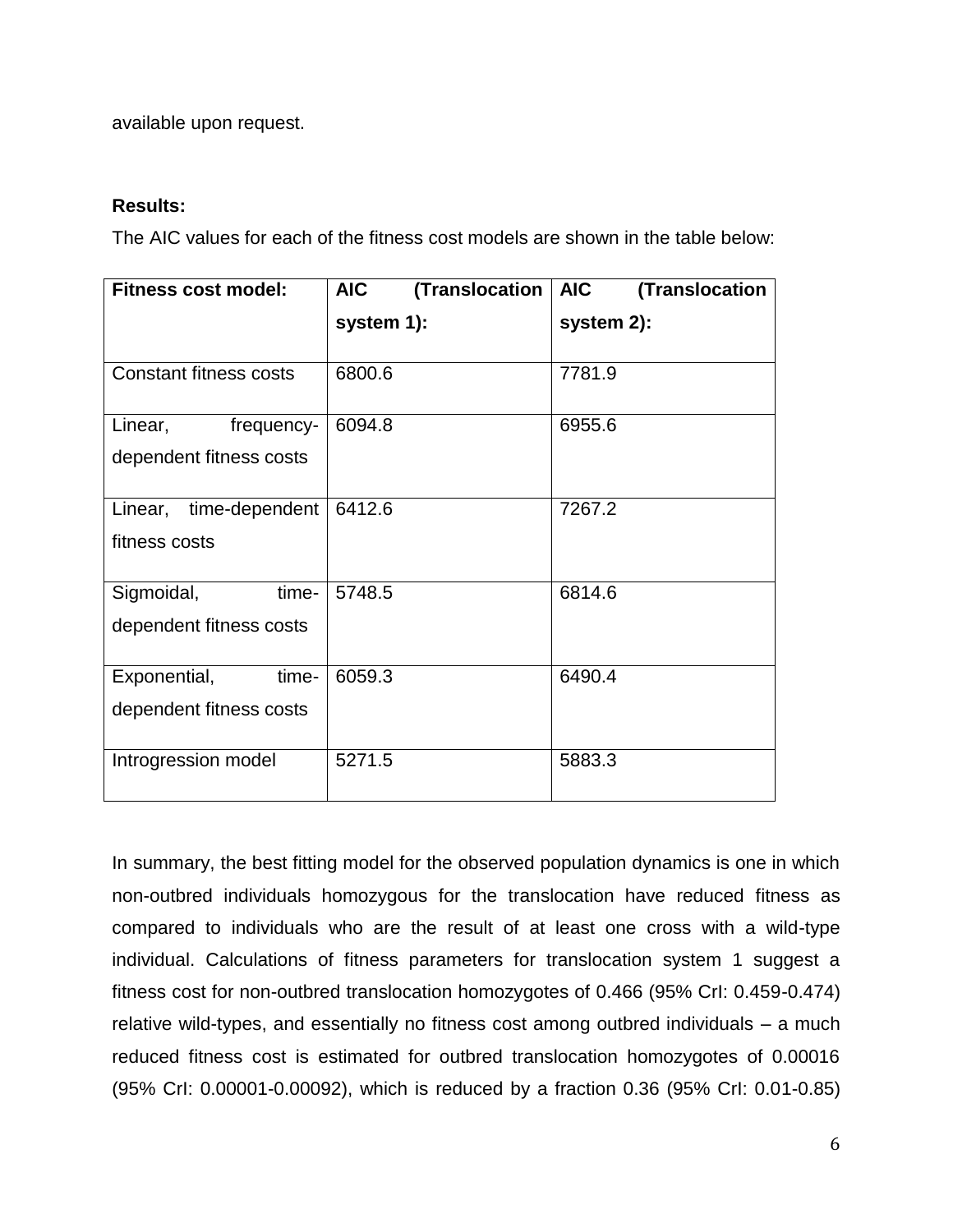among translocation heterozygotes. For translocation system 2, a similar dynamic is seen. The fitness cost for non-outbred translocation homozygotes is 0.465 (95% CrI: 0.459-0.471) relative wild-types, and for outbred translocation homozygotes is 0.00014 (95% CrI: 0.00001-0.00073), reduced by a fraction 0.24 (95% CrI: 0.01-0.95) among translocation heterozygotes.

The resulting population dynamics for the best fitting model (the introgression model) are shown in Supplemental Figure S1. Here, we see that, even for the best fitting model, the observed dynamics are not accurately captured. Marked individuals are expected to increase in frequency in the second generation before stabilizing for superthreshold releases and decreasing for sub-threshold releases. This is largely due to the fact that translocation homozygotes are released, and in the second generation, both translocation homozygotes and heterozygotes are seen as marked. The introgression model attempts to compensate for the discrepancy in model predictions at generation two and beyond through the incorporation of fitness costs; however, among other discrepancies, this prevents the model from predicting drive to fixation for 60% releases, as observed in the experimental results.

Of note, the expected threshold dynamics were seen for both sets of reciprocal translocations in laboratory drive experiments; however, further experimental and modeling work will be required to understand the discrepancies between the observed and predicted population dynamics, and any mechanisms that may be responsible for them. In particular, it will be interesting to see whether similar dynamics are seen for subsequent translocation systems, and whether further insight can be gained from marking procedures capable of discerning between translocation heterozygotes and homozygotes.

#### **References:**

(1) [Curtis, C. F.; Robinson, A. S. Computer Simulation of the Use of Double](http://paperpile.com/b/eV05ux/iU5u)  [Translocations for Pest Control.](http://paperpile.com/b/eV05ux/iU5u) *[Genetics](http://paperpile.com/b/eV05ux/iU5u)* **[1971](http://paperpile.com/b/eV05ux/iU5u)**[,](http://paperpile.com/b/eV05ux/iU5u) *[69](http://paperpile.com/b/eV05ux/iU5u)* [\(1\), 97–113.](http://paperpile.com/b/eV05ux/iU5u)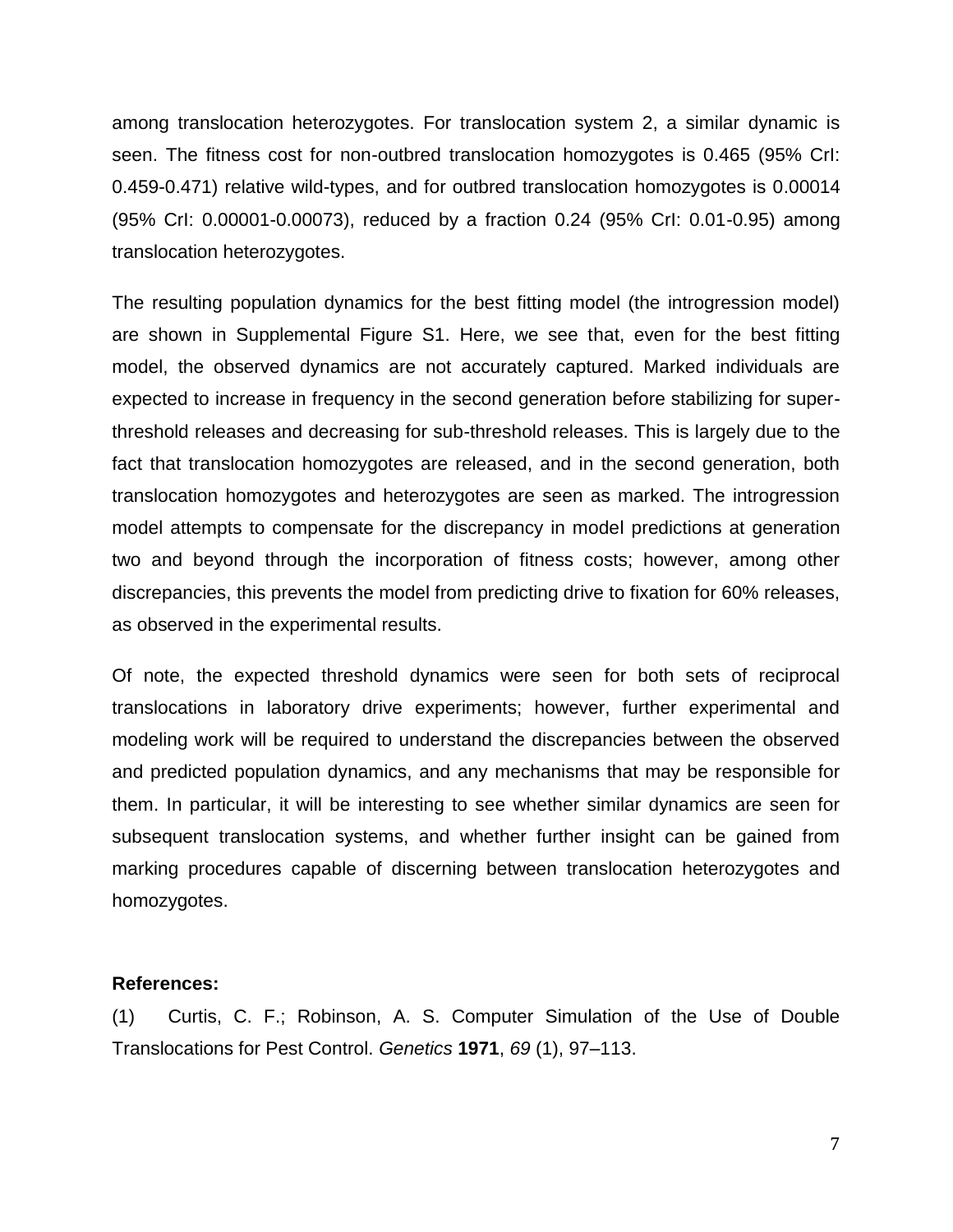

**Figure S1.** Dynamics of translocation-based population replacement, and predictions from zero fitness cost, and best fit models. (A, B) Population frequency of the adult population having the indicated translocation is plotted versus generation number for a number of homozygous translocation release ratios: 80%, 70%, 60%, 40%, 30% and 20%. Solid lines indicate observed population frequencies, and dashed lines indicate predicted translocation-bearing genotype frequencies for an element with no fitness cost. (C, D). The same data as in (A, B) but plotted along with dynamics predicted based on a best fit model described in the methods and text.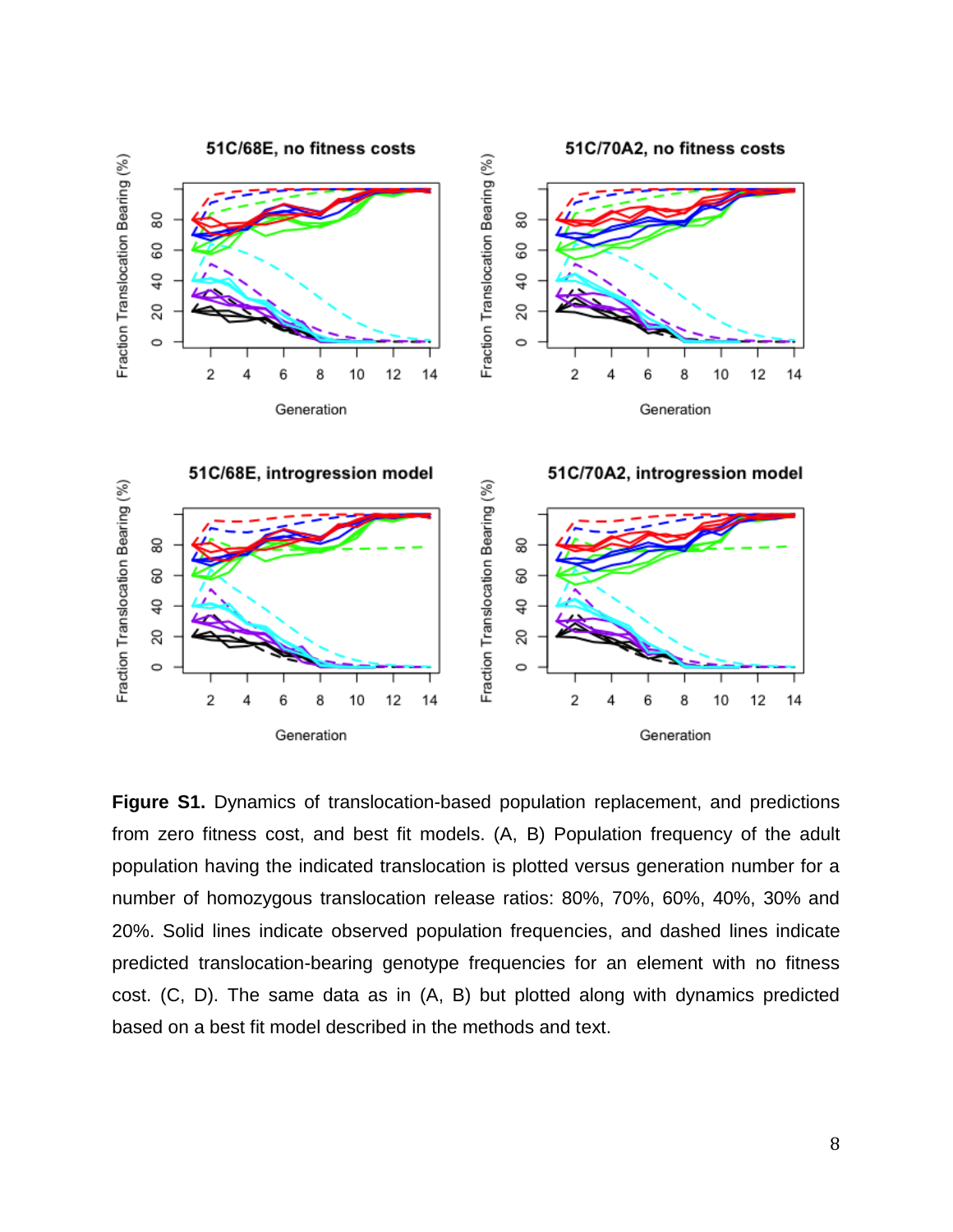**Supplementary Table 1.** List of primer sequences used in this study.

| Primer                           | Primer sequence, 5' to 3'                                                       | Source                                   |
|----------------------------------|---------------------------------------------------------------------------------|------------------------------------------|
| name                             |                                                                                 |                                          |
| P <sub>1</sub><br>P <sub>2</sub> | <b>CCTAACAACTCACACCTTGCAGCGCCACCTG</b><br>GCCCTAGAGATCCACCAACTTTTTTGCACTG<br>C  | plZ/V5-<br>His/CAT<br>(Invitrogen)       |
|                                  | ATTCCTAAGCATCAGTGGTTGAACCTACCTTG<br>TTGGCGTGACCAGAGACAGGTTGCGGCG                |                                          |
| P <sub>3</sub>                   | AGGTTCAACCACTGATGCTTAGGAATAGGCC<br><b>ATGTGAAGCTGAAGGAATC</b>                   | pFUSEss-<br>CHIg-mG1<br>(Invivogen)      |
| P <sub>4</sub>                   | TATTACCCTGTTATCCCTACTAGTAGGGATAA<br>CAGGGTAATACTAGAATCCCTGGGCACAATT<br>т        |                                          |
| P <sub>5</sub>                   | <b>CTAGTATTACCCTGTTATCCCTACTAGTAGGG</b><br>ATAACAGGGTAATAGTGGTTGTAAGCCTTGC<br>A | pFUSEss-<br>CHIg-mG1<br>(Invivogen)      |
| P <sub>6</sub>                   | AAAGGATAAGAATTAGGGTTAGTCGTTTCGG<br>TGTGCCTAGTTTACCAGGAGAGTGGGAGA                |                                          |
| P7                               | CGCCCACGCCATCCAACCGCCGCCGCAACC<br>TGTCTCTGGTCACGCCAACAAGGTAGGTTC                | <b>XYZ</b><br>P3/P4<br><b>PCR</b>        |
| P <sub>8</sub>                   | ATGACGTTCTTGGAGGAGCGCACCATTTTGT<br>TGCTAAAGGAAAGGATAAGAATTAGGGTT                | <b>UVW</b><br><b>P5/P6</b><br><b>PCR</b> |
| P <sub>9</sub>                   | AAACGACTAACCCTAATTCTTATCCTTTCCTTT<br>AGCAACAAAATGGTGCGCTCCTCCAAG                | pMos-3xP3-<br>DsRed-attp<br>(addgene     |
| P <sub>10</sub>                  | AATGGAACTCTTCGCGGCCAGGTGGCGCTG<br>CAAGGCTCGAGGGTCGACTGATCATAATCA                | plasmid<br>#52904)                       |
| P <sub>11</sub>                  | GGATCCGGGAATTGGGAATTGGGCAATATTT<br>AAATGGCGGCCTTGCAGCGCCACCTGGCC                | Drosophila<br>genomic DNA                |
| P <sub>12</sub>                  | AGCGTGTTTTTTTGCAGTGCAAAAAAGTTGGT<br>GGATCTCTAGGGCCAGGTGGCGCTGCAA                |                                          |
| P <sub>15</sub>                  | CCAACGCATTTTCCAAGCTTGTTTAAACGTGG<br>ATCTCTAGGGCCAGGTGGCGCTGCAAGG                |                                          |
| P <sub>13</sub>                  | <b>TACAAATGTGGTATGGCTGATTATGATCAGTC</b><br>GACCCTCGAGCCTTGCAGCGCCACCTGG         | Drosophila<br>genomic DNA                |
| P <sub>14</sub>                  | GAGACCGTGACCTACATCGTCGACACTAGTG<br>GATCTCTAGGGCCAGGTGGCGCTGCAAGG                |                                          |
| P <sub>16</sub>                  | CCTTGCAGCGCCACCTGGCCCTAGAGATCCA                                                 | Drosophila                               |